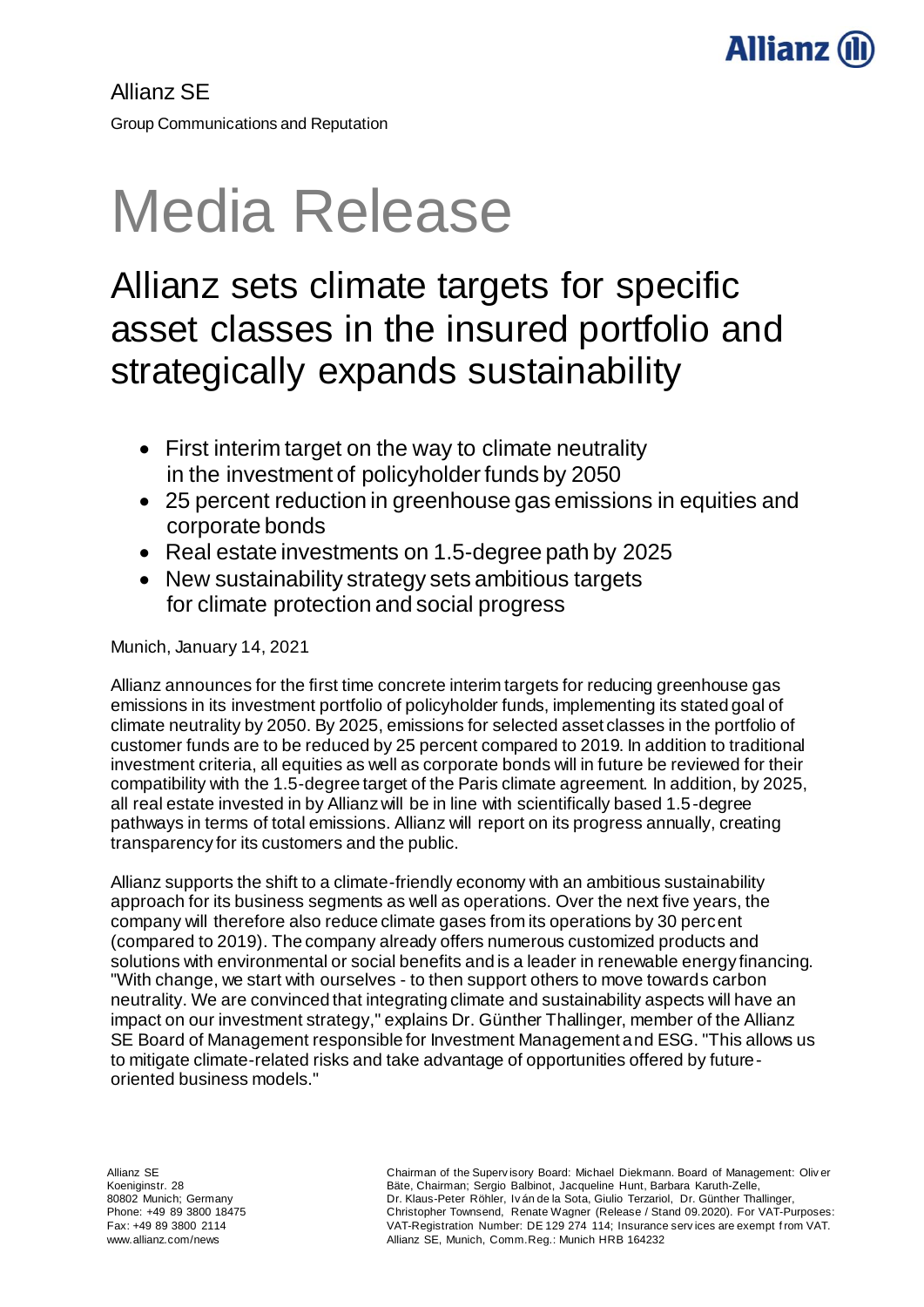The reduction of the portfolio carbon footprint is achieved in 5-year steps. Ultimately, companies that match Allianz's investment profile and follow a 1.5-degree path will increasingly be held in the portfolio. This is implemented, among other things, through active dialog with the companies and specifications of climate protection targets. Emissions are also reduced by expanding investments in climate-positive technologies and by refraining from investments in carbon intensive business models.

"The past year has clearly shown: Markets and countries must learn to deal with new risks such as pandemics, climate change and social unrest. It is the most important task of the coming decade to shape a sustainable economy and society," says Oliver Bäte, Chairman of the Board of Allianz SE. "We will therefore intensify our partnerships with politics, business and civil society for a climate-friendly and socially just future."

Cross-industry and international partnerships are seen as important levers for tackling global challenges. Allianz also developed the methodologies underlying the reduction target together with partners in the UN-convened Net-Zero Asset Owner Alliance (AOA). The [Target Setting Protocol](https://www.unepfi.org/wordpress/wp-content/uploads/2021/01/Alliance-Target-Setting-Protocol-2021.pdf), published for consultation and now finalized, is based on the latest international climate research and is currently one of the most ambitious climate guidelines for investors. Currently 33 members strong, the AOA plans to continue to grow and further establish its climate protection standards in the financial industry.

Allianz continues to strategically expand the topic of sustainability. As of January 1, 2021, Line Hestvik will lead the Global Sustainability function in the newly created position of Chief Sustainability Officer (CSO). She reports directly to the Board of Management and will implement the new Allianz sustainability strategy in all markets. In addition to further integrating sustainability into core business, the share of green electricity in business operations will be increased to 100 percent by 2023 and the use of single-use plastic and paper will be further reduced. In its social engagement, Allianz plans to expand support for disadvantaged children and youth at its sites, particularly in the areas of health, integration and resilience.

## **For further information please contact:**

| Christiane Hach | Phone +49 89 3800 7679, e-mail: christiane.hach@allianz.com |
|-----------------|-------------------------------------------------------------|
| Anja Rechenberg | Phone +49 89 3800 4511, e-mail: anja.rechenberg@allianz.com |

### **About Allianz**

The Allianz Group is one of the w orld's leading insurers and asset managers w ith more than 100 million retail and corporate customers in more than 70 countries. Allianz customers benefit from a broad range of personal and corporate insurance services, ranging from property, life and health insurance to assistance services to credit insurance and global business insurance. Allianz is one of the w orld's largest investors, managing 766 billion euros on behalf of its insurance customers. Furthermore, our asset managers PIMCO and Allianz Global Investors manage 1.7 trillion euros of third-party assets. Thanks to our systematic integration of ecological and social criteria in our business processes and investment decisions, we are one of the leading insurers in the Dow Jones Sustainability Index. In 2019, over 147,000 employees achieved total revenues of 142 billion euros and an operating profit of 11.9 billion euros for the group.

These assessments are, as alw ays, subject to the disclaimer provided below .

### **Cautionary note regarding forward-looking statements**